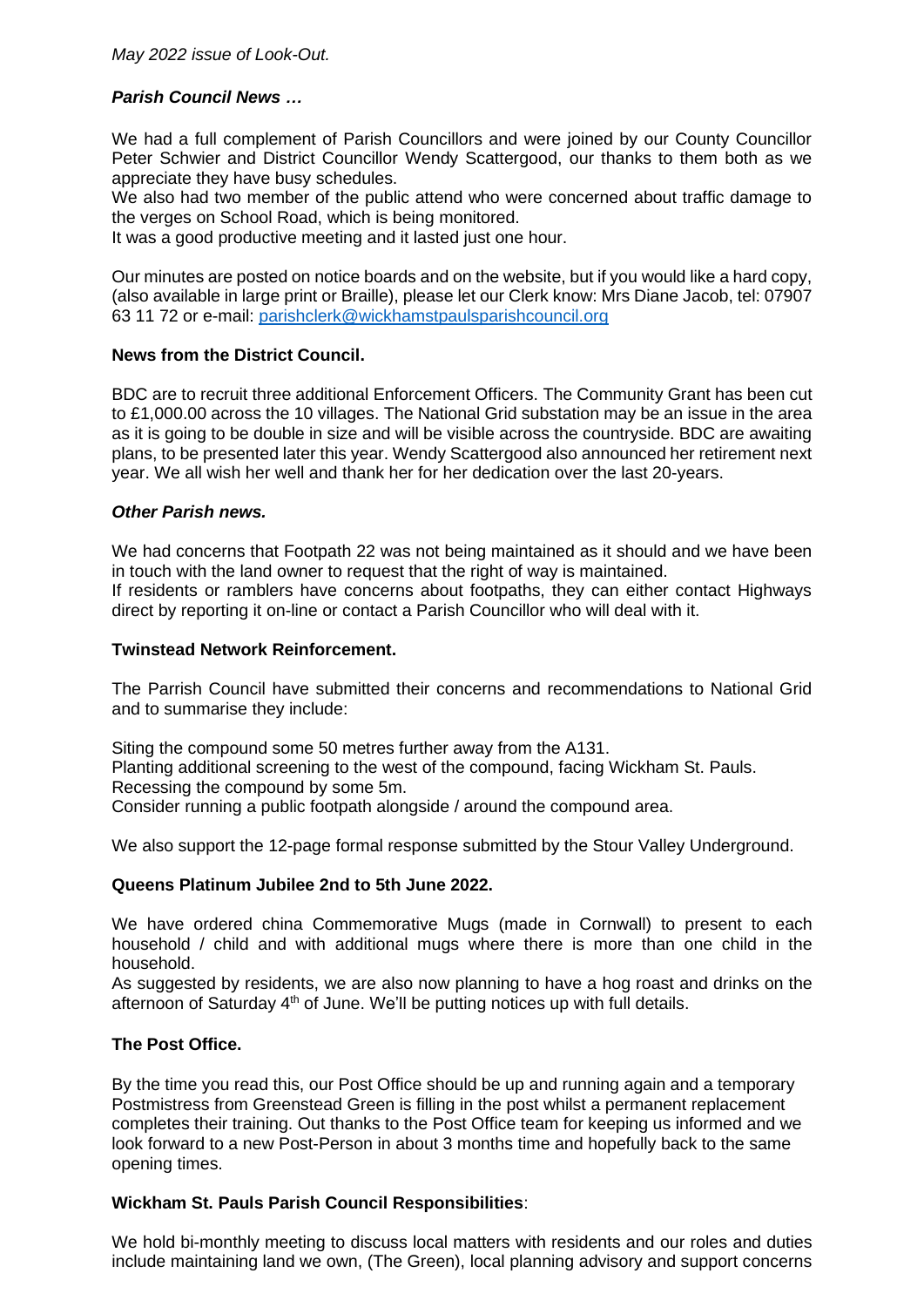and projects of residents. Your initial contact ideally is with your Parish Clerk, but your Councillors are always there to offer assistance where we can.

Our continued thanks to all our residents who do contact us direct with their concerns and suggestions and we will continue to address them to the best of our ability.

| Clerk:         |                           | Diane Jacob, 07907 631172 parishclerk@wickhamstpaulsparishcouncil.org |
|----------------|---------------------------|-----------------------------------------------------------------------|
| Chairman:      | Derek Stokes tel: 269284  | derekstokes@wickhamstpaulsparishcouncil.org                           |
| Vice-Chairman: | Martin Cooper tel: 269236 | martincooper@wickhamstpaulsparishcouncil.org                          |
| Councillor:    | Janice Barlow             | janicebarlow@wickhamstpaulsparishcouncil.org                          |
| Councillor:    | <b>Paul Snazell</b>       | paulsnazell@wickhamstpaulsparishcouncil.org                           |
| Councillor:    | lan Ward                  | janward@wickhamstpaulsparishcouncil.org                               |

Wickham St Pauls Parish Council website: [www.e-voice.org.uk/wickham-st-pauls](http://www.e-voice.org.uk/wickham-st-pauls)

## **Annual Parish Assembly.**

Just another reminder that the event will take place on **Thursday 19th. May at 7 o'clock** in the Village Hall. Personal invitations have now been sent out to all residents.

The Parish Council will be hosting the event and representatives of all the community groups having been invited to give a brief introduction.

Its free to attend and a buffet will be provided by the W.I. and there will be soft drinks as well as wines and beers.

Please put the date in your diary.

#### **Flag Flying Programme.**

| 8 May               | Victory in Europe V.E. Day                         | (1945) | Union               |
|---------------------|----------------------------------------------------|--------|---------------------|
| 12 May              | Manitoba Day                                       | (1870) | Manitoba            |
| 13 May              | Ontario Day                                        | (1965) | Ontario             |
| 16/17 May           | <b>Relief of Mafeking</b>                          | (1900) | Union               |
| 21 May              | St. Helena Day                                     | (1834) | St. Helena          |
| 21 May              | W.St.P. Gentleman resident with the most birthdays |        | W.St.P.             |
| 27 May              | Bermuda Day                                        | (1707) | Bermuda             |
| 28 May              | <b>Battle of Goose Green</b>                       | (1982) | Union               |
| 30 May              | Anguilla Day                                       | (1650) | Anguilla            |
| $31$ May $- 1$ June | <b>Battle of Jutland</b>                           | (1916) | <b>White Ensign</b> |

We have been flying the Ukrainian flag and will continue to do so in support of the Ukrainian people.

We fly some Commonwealth country flags and protectorates, particularly those that have the Union Jack canton.

A full list of our flag flying days is posted on the village notice board and on the W.St.P. website.

**Belchamp Morris** (*including the 'Wickham Chapter'*).

We're in popular demand, (there's no accounting for people's taste!) and here are next batch of outings.

| <b>Great Maplestead Beer Festival</b> | 30 <sup>th</sup> . April. |
|---------------------------------------|---------------------------|
| <b>Belchamp Fete</b>                  | $29th$ . May.             |
| <b>Belchamp Otten Street Party</b>    | 3 <sup>rd</sup> . June.   |

If you fancy a trip aboard (why should it only be the English that suffer?), then why not join us in **Normandy** 30th. July to 6<sup>th</sup>. August. There is ample time to be trained in the 'art' of traditional folk dance or if you can play an instrument, then join the band.

If you like to exercise and socialise then come and join us. It would be great to have **lady dancers** (they're so much better at it than men) and a **youth side** even better, as we're not getting any younger. We invite boys and girls to join us either for dancing or as musicians.